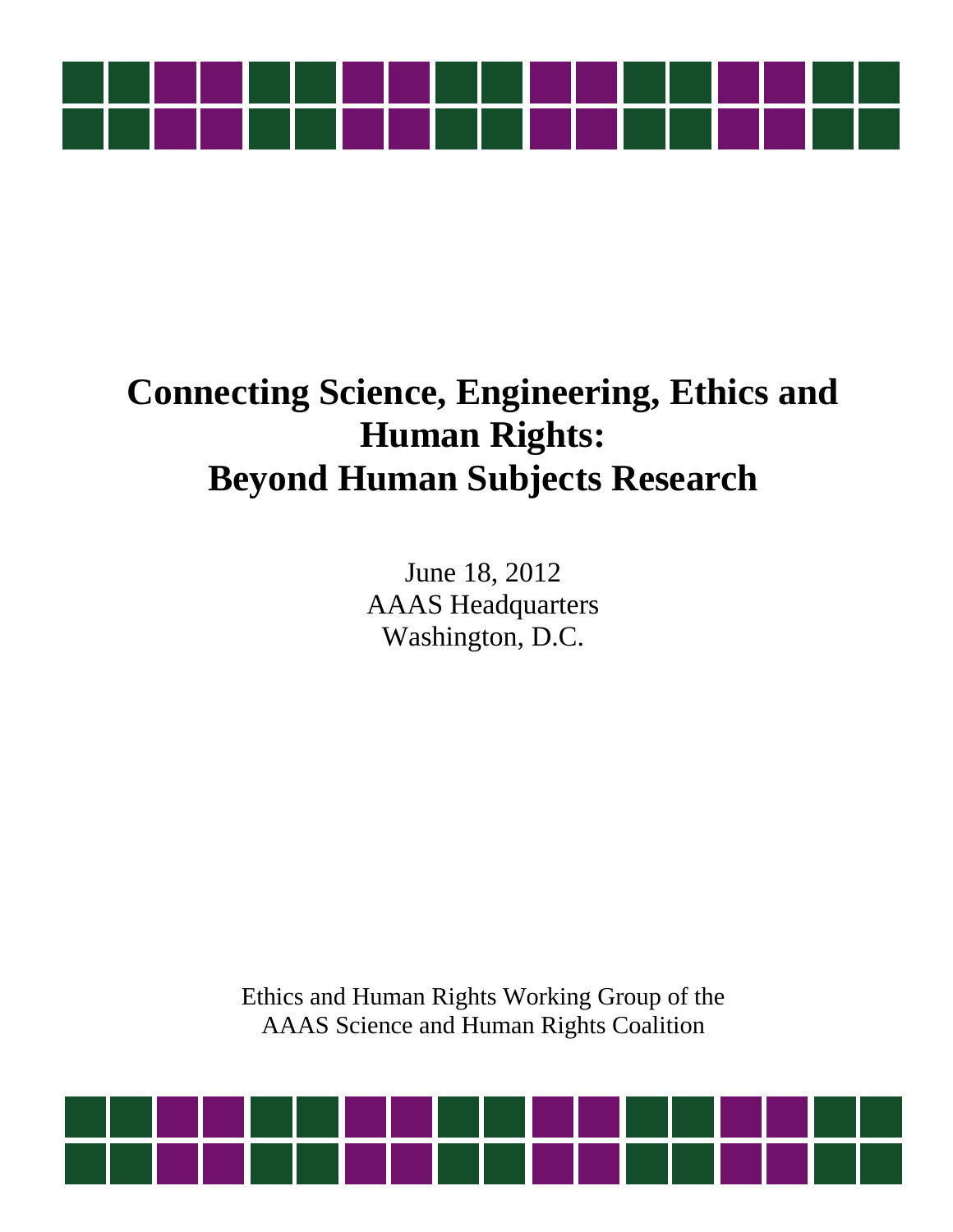# **Preface**

This report is a summary of the views and suggestions expressed by attendees at the workshop on "Connecting Science, Engineering, Ethics and Human Rights: Beyond Human Subjects Research" held in Washington, DC on June 18, 2012. An earlier draft was reviewed by the participants, and their comments and suggestions were considered in preparing this final report. However, AAAS project staff retains full responsibility for the content of the report.

As a summary, the report is not intended to be inclusive of all distinct comments made at the workshop or in reviews of earlier drafts. Neither is it offered as a definitive statement on the issues it covers.

This summary does not reflect the official views or policies of either AAAS or the Oak Foundation, which funded the workshop.

# **Acknowledgments**

Many people contributed to the work that led to this meeting. First and foremost are the co-chairs of the AAAS Science and Human Rights Coalition working group on Ethics and Human Rights, Robert Albro and Douglas Richardson who worked with members of their working group and AAAS staff in the development of the background report titled *Intersections of Science, Ethics and Human Rights: The Question of Human Subjects Protection*. That report benefitted from the contributions of many, in particular: Steve Behnke, Leonard Rubinstein, Aurora Plomer, David Schrader, and Dawn Wright; critical background work was contributed by two AAAS interns, Rosh Sethi and Jeremy Weissman; AAAS staff Mark Frankel, Jen Makrides and Jessica Wyndham helped in the writing and editing of the report; Clinton Anderson also contributed editorial improvements; and Audrey Chapman, Bernard Gert, Irving A. Lerch, and Joan Sieber assisted in reviewing an earlier draft of the report. The report can be found at: http://srhrl.aaas.org/coalition/WG/2/Projects/HumanSubjects/Report.pdf

The meeting was planned and organized by Rob Albro, Mark Frankel and Jessica Wyndham, with important contributions made by Douglas Richardson, and logistical support provided by Rebecca Carlson. Final thanks are owed to the speakers and participants for their valuable contributions to this meeting. A list of the participants can be found at the end of this report.

This report is based upon work supported by the Oak Foundation under Grant OAUSA-09-143. Any opinions, findings, and conclusions or recommendations expressed in this material are those of the author(s) and do not necessarily reflect the views of the Oak Foundation.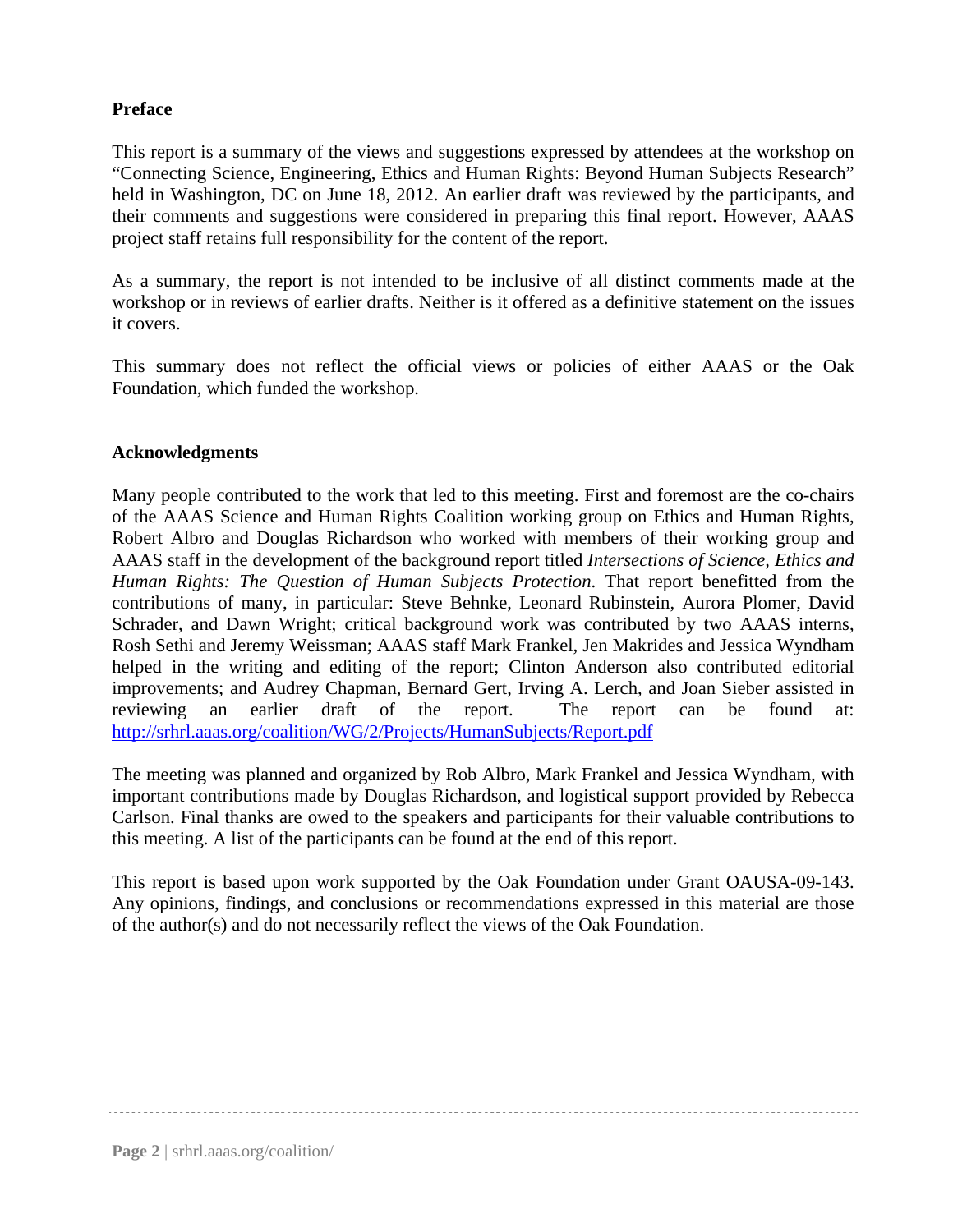## **Workshop Summary**

#### **Mark Frankel,** *American Association for the Advancement of Science*

Mark Frankel, Director of the AAAS Program on Scientific Responsibility, Human Rights and Law, opened the workshop by welcoming all of the speakers and participants. He explained that this meeting was prompted, in part, by the recent merger of two AAAS programs: Science and Human Rights and Scientific Freedom, Responsibility and Law. They were combined to form the Scientific Responsibility, Human Rights and Law Program. A priority of this new program is to discover and examine the synergies between human rights and ethics as they relate to science and technology. More information about this topic can be found in the paper developed by the Ethics and Human Rights Working Group of the AAAS Science and Human Rights Coalition titled *Intersections of Science, Ethics and Human Rights: The Question of Human Subjects Protection*. Frankel explained that the workshop was the next step in exploring this broader theme. Rather than suggesting the topic of human subjects research has been fully explored, this effort aims to stretch beyond human subjects to investigate other areas of overlap in human rights, ethics, science, and technology.

#### **Robert Albro**, *American University, School of International Service*

Robert Albro, co-chair of the Ethics and Human Rights Working Group of the AAAS Science and Human Rights Coalition, introduced the day's workshop and moderated the first panel. He reiterated that the discussion of the day would take a broad and conceptual approach to human rights and ethics, focusing on the implications of human rights and ethics in order to "apprehend each other in practice." He also noted that the issue of human subjects research concerns science as a form of social practice, an interpretation consistent with the recent rise in activity related to ethics and science. With revisions of ethics codes in disciplines such as linguistics, anthropology and geography, and by revisiting the Common Rule as a backdrop, this workshop would continue conversations about the intersections and overlap of human rights, ethics, science, and technology.

# **PANEL 1 – Connecting Ethics and Human Rights: A Conceptual Approach**

## **Gregg Bloche**, *Georgetown-Johns Hopkins Joint Program in Public Health and Law*

Bloche addressed the relationship between international bioethics and human rights law. He noted that, for the most part, human rights law with respect to warfare is consistent with principles of biomedical ethics. Indeed, biomedical ethics are often the basis for individual rights in some international systems. To illustrate the compatibility of these fields, Bloche pointed to the requirement of informed consent. A pillar of biomedical ethics, informed consent is also part of the foundation of human rights, incorporated into the Universal Declaration of Human Rights (1948) in reaction to the abuse of Nazi doctors during World War II. Informed consent has been extrapolated to a human right not to be subjected to scientific research without consenting to it, as shown in the use of biomedical ethics in human rights cases in courts of law. However, there exists a some tension where human rights are at odds with scientific ethics.

Bloche proceeded to discuss three examples of where human rights law seemed to conflict with biomedical ethics. His first example was the right to health, which exposes the different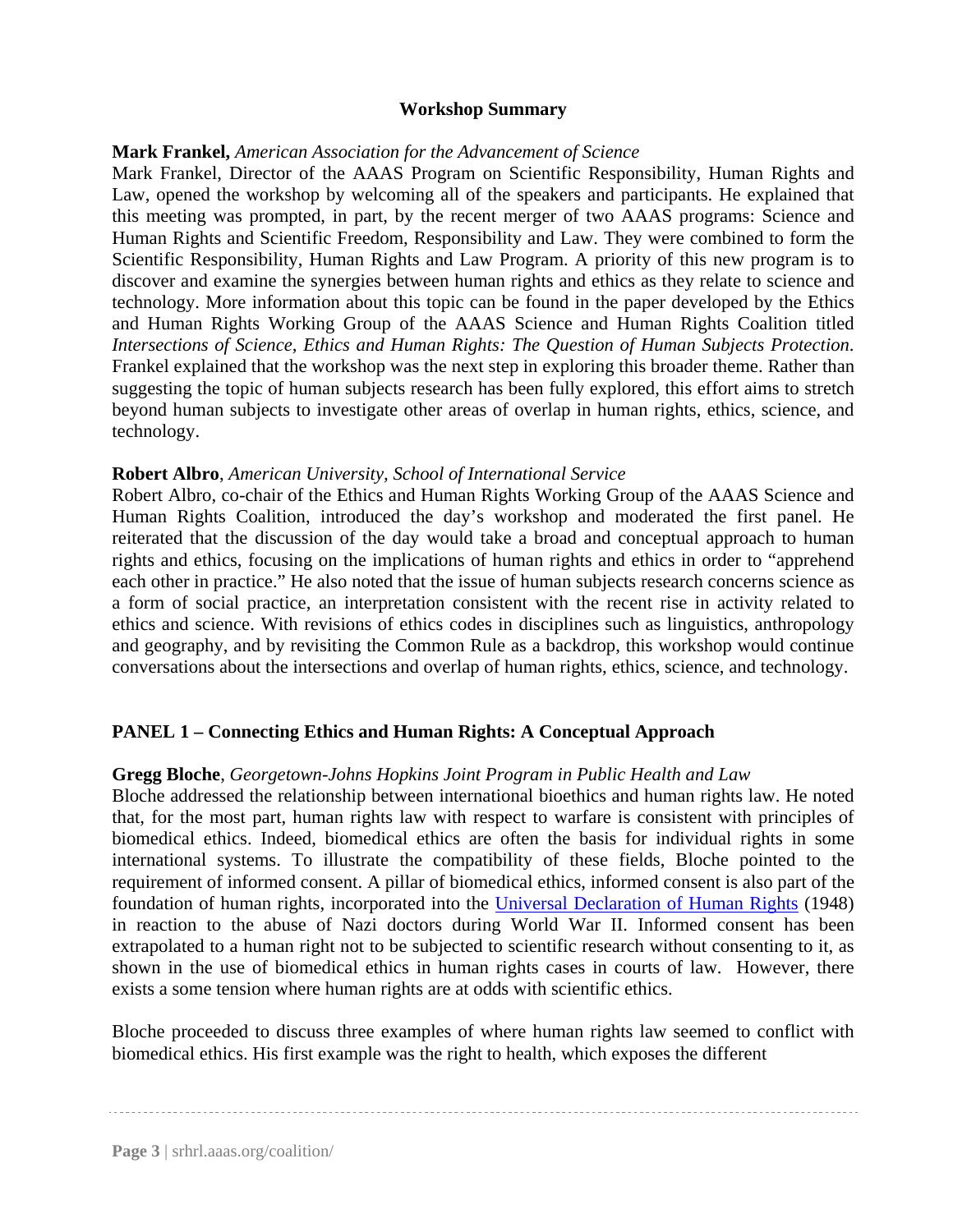perspectives of biomedical ethics and human rights. While Article 12 of the International Covenant on Economic, Social, and Cultural Rights (1966) recognizes "the right to the enjoyment of the highest attainable standard of physical and mental health," it does so on the scale of population health rather than individual health. The focus is on the eradication of disease, improvement of infant mortality rates and early childhood development. Conversely, traditional Hippocratic ethics and modern biomedical ethics focus on the individual patient. This example demonstrates the tension that exists even within biomedical ethics between doctor-focused Hippocratic ethics and the patient-empowering, post-World War II codes. Although goals of beneficence and patient wellbeing are compatible with both, the emphasis on how to achieve these goals is drastically different.

In his second example, Bloche continued to examine doctors' duties to individual patients on the battlefield. While international law protects medical professionals when they work strictly within the boundaries of their profession, sometimes the laws of war ask medical professionals to stretch or even cross these boundaries. Bloche explained that when medical professionals perform triage, they effectively are required to put to one side their duty to their individual patients in order to act on behalf of the greater good of the group. Thus, again human rights law and the laws of war are in direct opposition with traditional Hippocratic biomedical ethics.

Bloche's final example involved the treatment of prisoners and military detainees. He pointed out that while customary international human rights law requires adequate medical care for detainees and prisoners, in some circumstances medical professionals are asked to go expressly against their Hippocratic ethics. One place where this conflict becomes evident is in interrogation situations, where medical personnel are asked to act in an evaluative role of practices that inflict mental and physical harm. Bloche referred to Article 4 of the United Nations Principles of Medical Ethics (1982), which state that, "It is a contravention of medical ethics for health personnel, particularly physicians, to apply their knowledge and skills in order to assist in the

**"The challenge is how do we acknowledge these non-Hippocratic roles [of health professionals] and at the same time make a claim that abuse of the sort that happened in the early years of the Bush administration, and for which the foundation remains in place legally, is off-limits."** 

- **Gregg Bloche** 

interrogation of prisoners and detainees, in a manner that may adversely affect the physical or mental health or condition of such prisoners or detainees and which is not in accordance with the relevant international instruments." Bloche closed with a note from some of his ongoing research with Jonathan Marks investigating such 'enhanced interrogation tactics' in which medical professionals forego their noncombatant status in order to fulfill their role in the interrogation unit, effectively casting off their Hippocratic ethics and the status they hold in international law.

# **Lise Dobrin**, *Department of Anthropology, University of Virginia*

Dobrin began by giving a brief history of the discipline of linguistics and how it came to focus on ethical research practices. She explained the field's evolution from a very theoretical approach to the recent creation of an ethics committee (2006) and statement of ethics (2009), which are intended to provide linguists with some guidance for making ethical choices in research. She indicated that the result of these efforts has been an emerging acceptance of collaborative research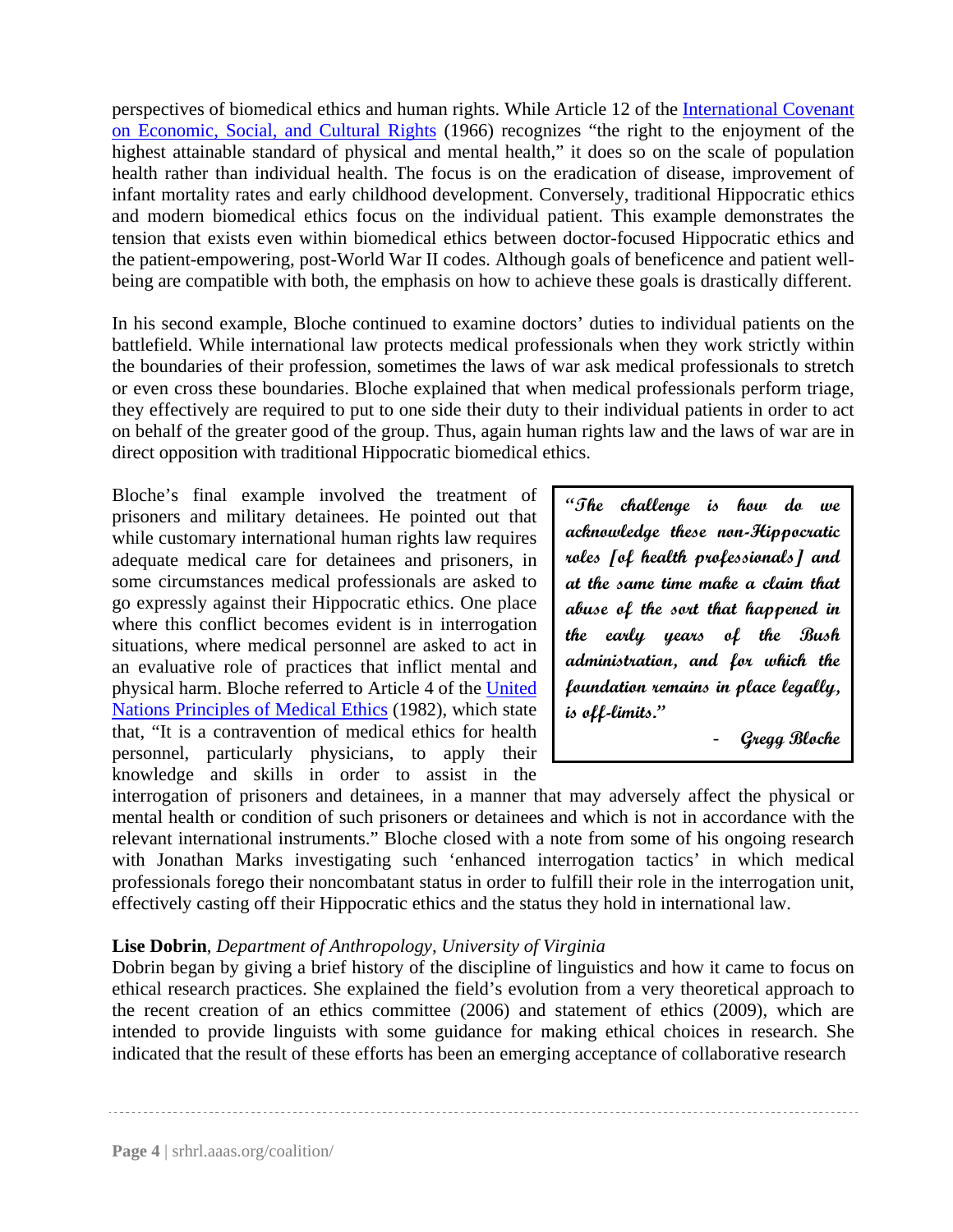as an approach to a more ethical practice. Furthermore, the evolution of linguistics as a discipline over the past 50 years has made the field more willing to tolerate different approaches to field work and academic production.

Dobrin explained that linguistics in the 1960s and 1970s sought to distance itself from the social sciences in favor of a more theoretical, generative and deductive approach. Drawing on Noam Chomsky's work, the discipline remade itself as a science of information by focusing on the innate commonalities shared by all languages. The shift from focusing on human subjects caused parts of the discipline, such as linguistic anthropology, to break off. This "purification" lasted until the 1990s, when issues such as minority and indigenous rights became the

**"Collaborative research can be an extremely beneficial form of scientific practice, but one of the things I find so interesting is that we struggle to justify it to ourselves."** 

- **Lise Dobrin** 

subjects of intense public debate. The climate of that debate pressured linguistic societies to consider new ways of performing research, and ethics became part of the discussion. It was recognized that field methods needed to address the power imbalance and conflict built into typical research agendas. Collaborative research, or involving the people who are studied in the design of the research, became the accepted approach to a new, ethical research methodology. Although collaboration is not espoused by every linguist, the discipline has been more open to diversity of research methods and approaches in the wake of such elemental shifts.

While advocating for collaboration, Dobrin did mention some of the challenges that such an approach posed for researchers. Obstacles to the method include the concern that collaborative relationships are unstable, that collaboration pushes linguists into projects outside their field of expertise, and that it requires greater investments of time and effort. For example, Dobrin noted that linguists without training in forensic linguistics as an applied field often serve as consultants in legal cases. This role, according to Dobrin, was an opportunity to discuss the broader responsibilities that linguists might experience.

# **Mark Goodale**, *Institute for Conflict Analysis and Resolution, George Mason University*

Goodale analyzed the different dynamics of science, human rights and ethics through a framework of "animating principles" and "consequences." Through this more theoretical approach, he sought to expose some challenges in the meaning of those concepts.

In this framework, science is defined by the "logic of discovery" and consequentially produces narrow and discretely defined results. By contrast, human rights, in Goodale's words, "a normative theory of radical equality," are by definition more theoretically based than practically grounded. The consequence of human rights in this case is "the good empire," a benevolent imperialism that seeks to creep into the state and other places where it is not initially welcome until it is too deeply rooted to be removed. Goodale borrowed this image of the "curious grapevine" from Eleanor Roosevelt, who described her own predictions for human rights, then in their nascent stage. He emphasized that in his interpretation, these normative theories had a very intentional plan to supplant previous discourses in their path.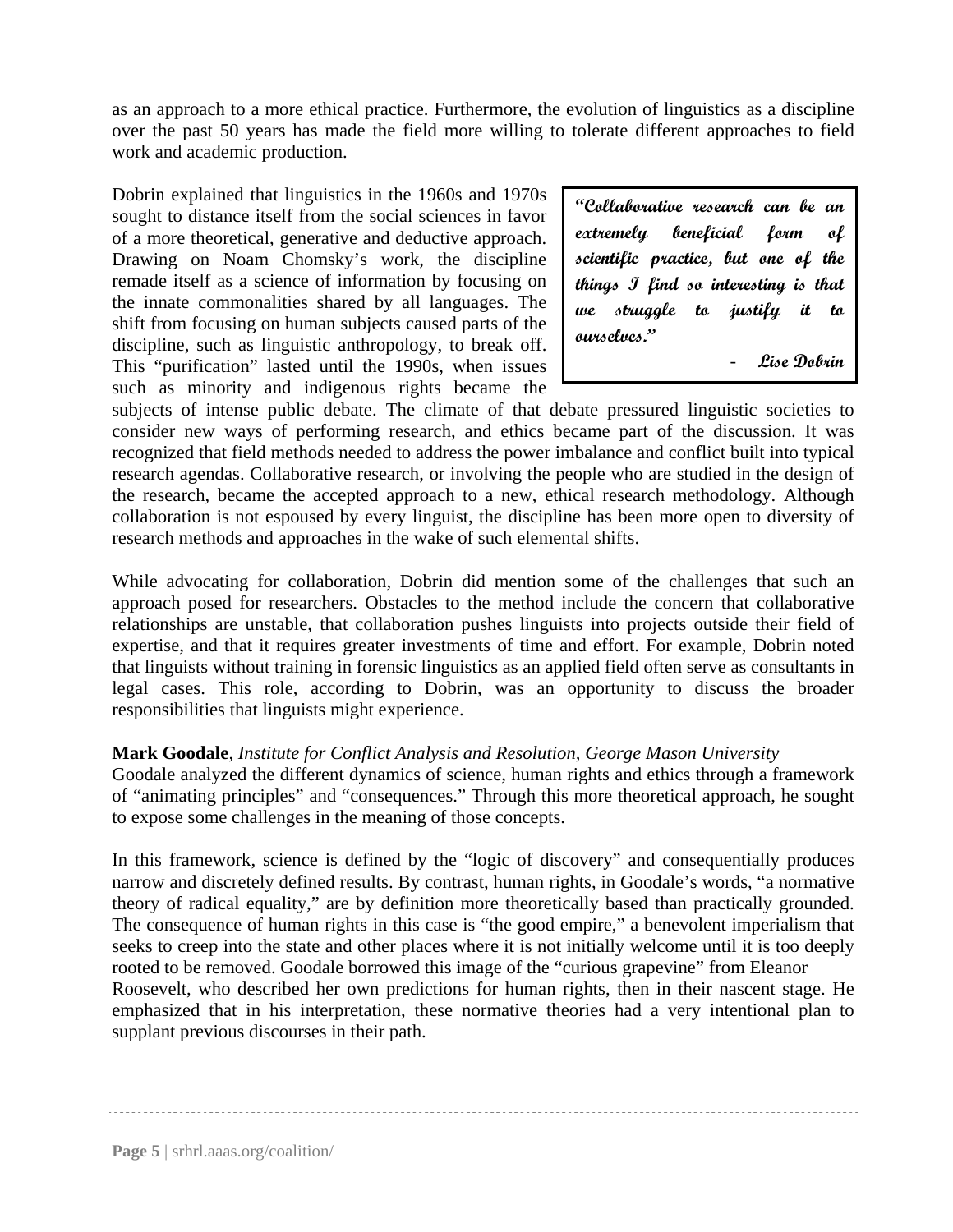Finally, Goodale argued that ethics are pervasive in many forms as culturally influenced "rulebooks" that govern many aspects of human behavior. Goodale explained that by his definition, it was the adjectives that described "ethics" that really made the difference in a discussion of the intersections of various codes and systems. Because ethics are impacted by culture and circumstance, the applicable rulebook is constantly shifting. The result of this is a "chaotic pluralism" that informs every aspect of life.

**"When we think of ethics in terms of rule books in which the action is on the adjective, on the different categories of rulebooks and the way in which they come and go, we are living in a time of chaotic pluralism."** 

‐ **Mark Goodale** 

With three very different sets of "animating principles" and "consequences," Goodale indicated there was much to discuss in terms of the complexities, and that contradictions between ethics, human rights and science are only to be expected.

## **DISCUSSION**

The discussion following the presentations was framed by the understanding that human rights themselves are not stagnant, and that there has been a shift in the way we conceptualize human rights. Therefore, it will be particularly challenging to determine the ways in which science interacts with this changing field.

Many participants discussed how attentiveness to human rights can expand the role of scientists beyond that to which they may be accustomed. As human rights emerge as a foundation for other work, such as development and humanitarian work, collaboration pushes groups and individuals to move beyond traditional areas of training. This conversation was ignited by Lise Dobrin's comments about the broadening responsibilities of linguistic researchers who, when urged to conduct collaborative field research, frequently step beyond their familiar areas of expertise. Doctors also have the opportunity to step beyond their training and become involved in human rights work. These expanding roles demonstrate how the animating purpose of a specified discipline is expanded, and how a morally defensible balance is required between expectations and applied practice.

As the delineation of specific actors becomes less clear, our understanding of international development is equally complicated. As one participant pointed out in the recently adopted Convention on the Rights of Persons with Disabilities there is a provision that explicitly requires international cooperation in context of transfer of knowledge and scientific developments. This is a unique approach among human rights instruments and much work still needs to be done for this requirement to be put into practice. Other participants also recognized development as being at the intersection of human rights and science, asking what could be done to improve implementation of the right to development as defined by the UN Declaration on the Right to Development (1986), which promotes free, active, meaningful participation in development. Participants mentioned both domestic and international development, reflecting the need to assess the progress of both the United States and other nations.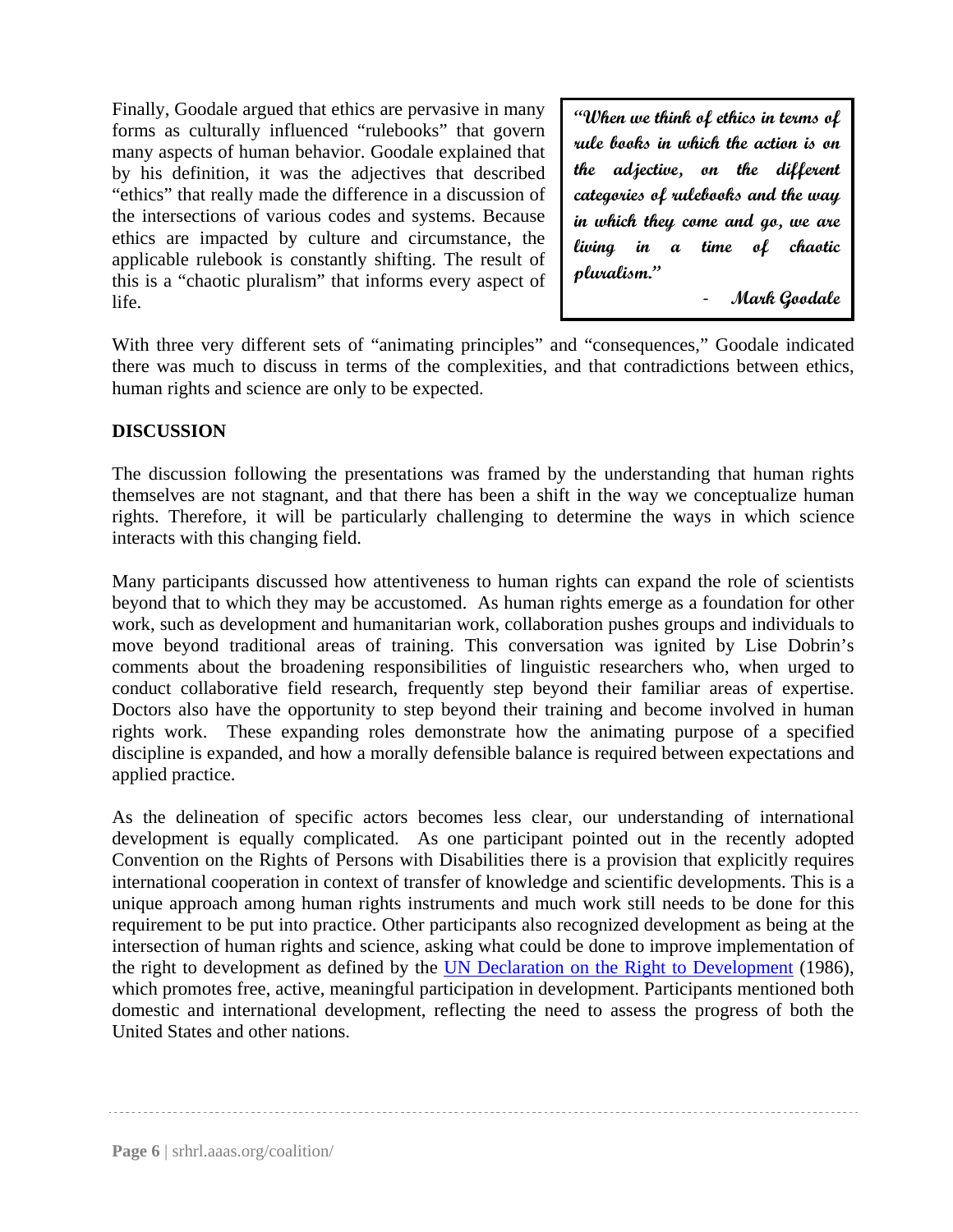The conversation was grounded by Mark Goodale's remarks that ethics, being culturallyunderstood, pose the greatest problems when applied beyond borders. By contrast, human rights may be more universal than ethics, at least in their ability to reach across borders. However, one participant echoed Goodale's comments, remarking that despite being international, human rights are often defined in the absence of many stakeholders. Particularly in the context of international development, this can lead human rights to have a culturally charged effect. Another participant reflected that the difference between ethics and human rights can be seen in the divergence of two related concepts: the Nuremburg Code, which provided ethical reasoning to those engaged in the field of bioethics, and the Nuremburg Principles, which are the legal ramifications of the Code and one of the foundations of the human rights movement. As the two intersect, moral reasoning on both sides meets in a discourse of advocacy, philosophy, law, and politics.

# **PANEL 2 – Case Studies: Emerging issues at the intersection of ethics and human rights**

## **George Middendorf**, *Howard University*

Middendorf began his presentation with an acknowledgement that typically ecology avoids dealing with humans. Yet, as he noted in his discussion of the history of ecology, the work of ecologists is inextricably linked to humans, and thus can carry the same ethical and human rights-based concerns as other sciences that are more directly related.

He explained that ecology is an interdisciplinary branch of biology, focused on the relationship of living organisms with respect to each other and their relation to the environment. The Ecological Society of America (ESA), founded in 1914, fosters the discipline, and has been a strong advocate for keeping humans out of ecology. For example, part of its work that aimed to preserve areas uninhabited by humans for study, broke off to become the Nature Conservancy. However, now there is nowhere in the world where there are not anthropogenic influences. Thus, ecologists can no longer ignore the

**"We have been very successful in moving society in the direction of looking at the rights of humans... [what] we need to consider is how to move beyond human rights and to start to consider the rights of others."** 

**‐ George Middendorf** 

impact of human existence, even while not directly working with human subjects or in areas of dense habitation. This shift is evident, Middendorf explained, in the meetings between the ESA and the Society for Conservation Biology, another previous offshoot of the original ESA.

Middendorf emphasized that while the ecologists still do not work directly with human subjects, their work is "very important for humanity." For emphasis, he referenced Gandhi's Seven Blunders of the World, saying "science without humanity is like rights without responsibility." In fact, the ESA has added certain sub-disciplinary sections that deal almost directly with humanity, such as urban ecology. However, it seems the rest of humanity has not made the same effort to be as inclusive of ecology. Middendorf ended his discussion with a provocative reference to the U.S. Supreme Court's decision to grant corporations personhood, asking who would represent the rights of nature in the same way.

## **John Hutson**, *ENOUGH Project, Center for American Progress*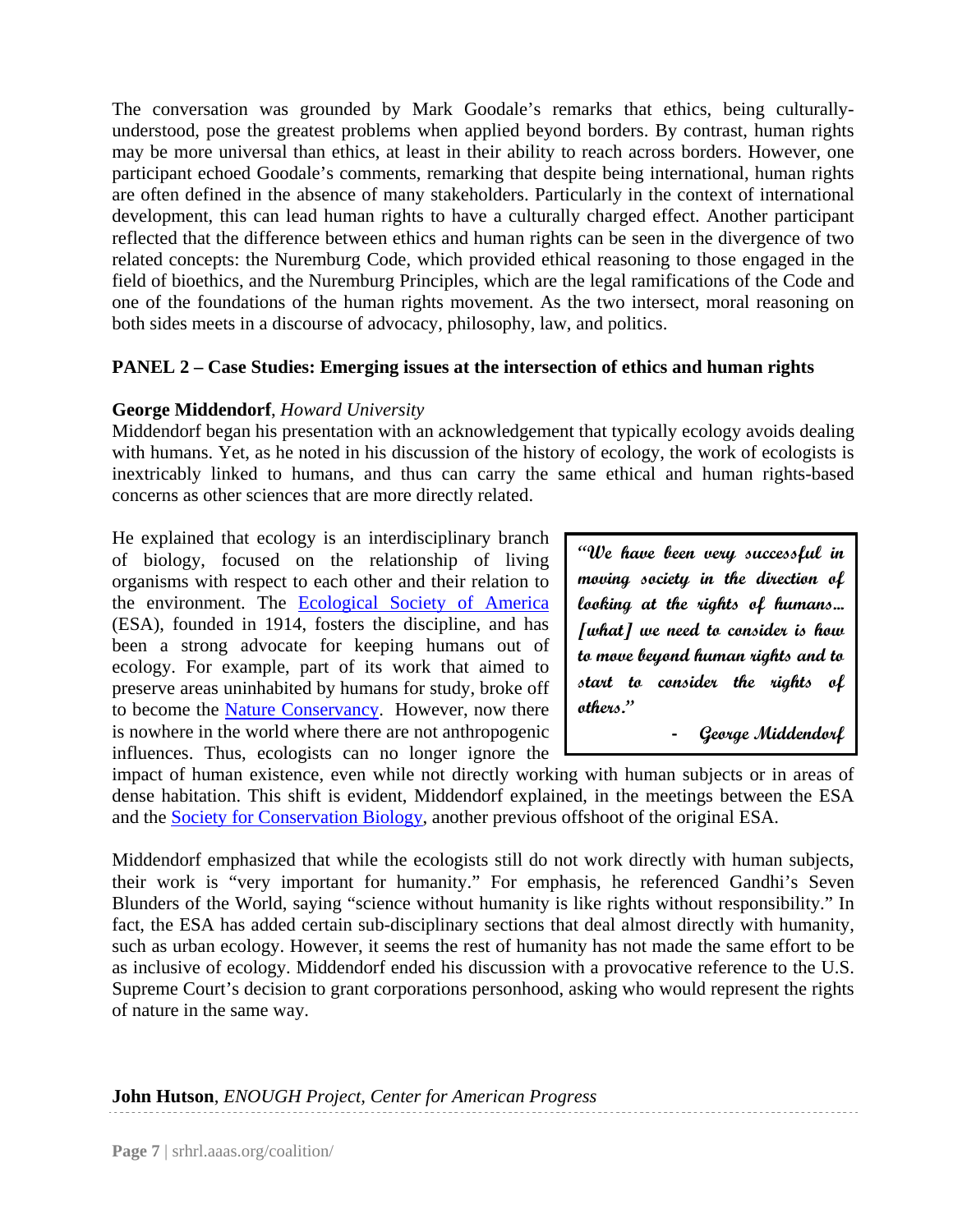Hutson spoke about the **Satellite Sentinel Project** (SSP), which he helped launch in December 2010. He used this example to analyze the weight of being an observer in crisis situations. He discussed how it seemed that every decision made surrounding the monitoring of a crisis like the violence in Darfur had ethical and human rights implications.

SSP was launched as a collaborative effort of powerful institutions such as the United Nations, the Harvard Humanitarian Initiative, and the Center for American Progress, and was brought together by actor/activist George Clooney. It uses satellites to monitor the violence in Darfur, Sudan in near real-time. The project aims to "deny the deniability" of the complicit government of Sudan by showing evidence of ongoing violence against civilians. However, soon observation was not seen as enough.

The project leaders quickly had to reevaluate their mandate when they saw signs of what looked like the mobilization of forces on the ground near the town of Kurmuk. Did they have a responsibility to warn the civilians of the possibility of an attack? What if the warning caused more harm than good, if civilians fled only to suffer dehydration in towns already crowded with displaced people? These were the kinds of questions the team had to answer with only a few hours and no precedent, ethics code, or international law to guide

**"The field of crisis mapping really needs an ethical compass… It's really a call for the field to reach out to colleagues and be informed by others, and to say can we quilt together something."** 

‐ **John Hutson** 

them. Although it became apparent afterwards that, in fact, some human rights laws were violated (indiscriminant bombardment, for example), their decision to report the movement of forces to humanitarian actors present in the area still felt like a failure because the warning they were able to give lacked structure. He asked, "If we did have a duty to warn, then wouldn't we have had a duty to warn in a very systemic, more sustained way?" Hutson ended his presentation with a call for a more formalized ethical guide for the field of crisis mapping. He spoke of pulling from many fields – law, journalism, science, medicine, etc. – to "quilt together" an ethics code that could satisfy the diverse group of actors involved in such work.

## **Joe Manous**, *US Army Corps of Engineers*

Manous explained that as a "learned" profession defined by specific skills, education and experience, engineering is carefully defined by a licensing process that often – in  $35$  states currently – includes training in ethics. In this sense the ethics codes of engineering are clearly defined in terms of their application to the job. However, as he went on to argue, ethics is ultimately about individual choices, and thus these codes are more like "aspirational guidelines."

The ethics codes of engineering primarily deal with the safety and well-being of the public. Yet, Manous framed an engineer's reasoning for following the codes as having more to do with upholding professional reputation, and thus making it possible for all good engineers to continue to have the public's trust. Speaking of the many difficult decisions that an engineer may have to make without complete information, Manous said, "we are not entitled to make those decisions, we are allowed." So, in this case ethics is as much about monitoring one's responsibility to a group, the

profession, as it is about monitoring one's own decisions. These might seem like self-serving motives, he admitted, but these were the explanations that resonated most with other engineers.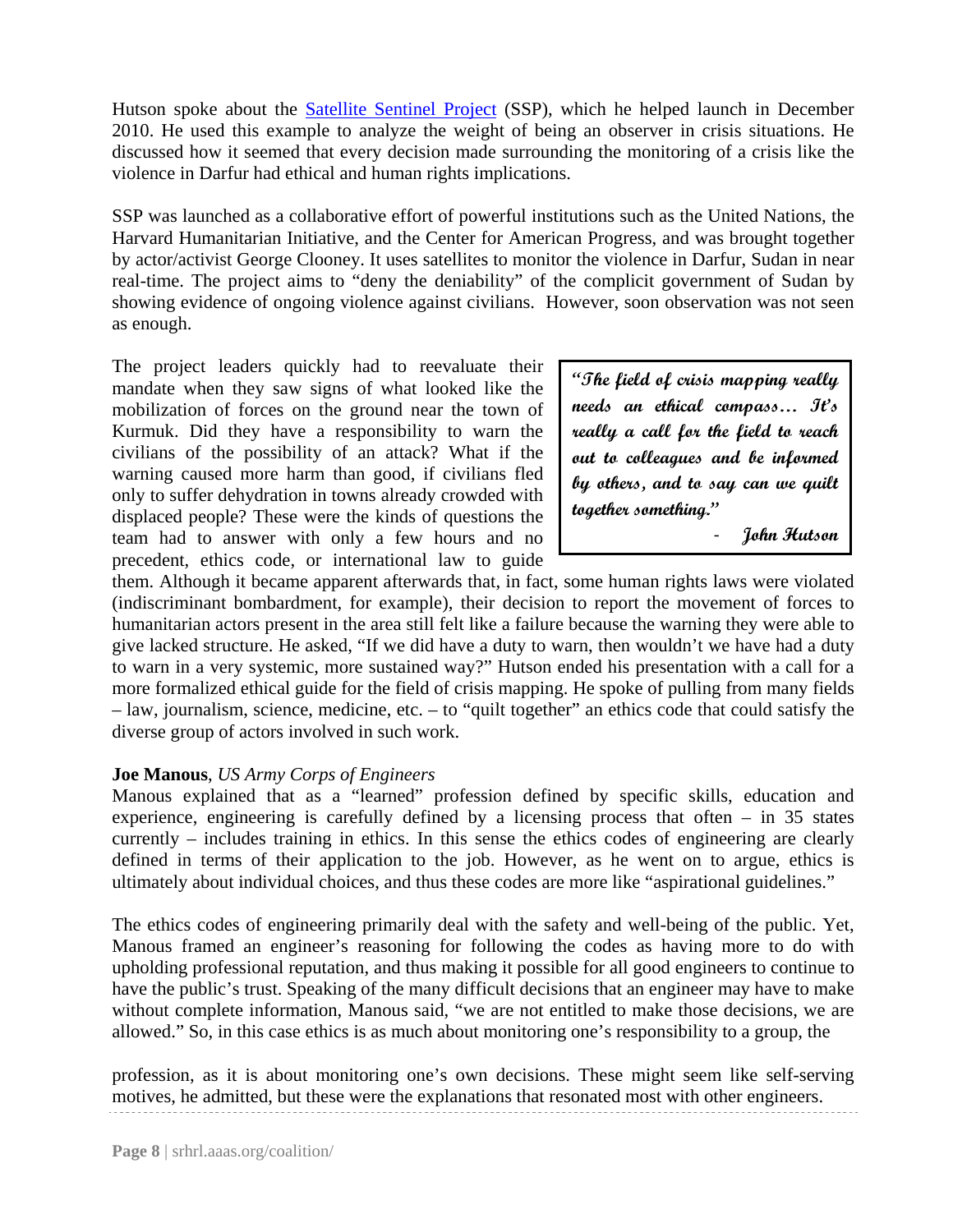Finally, on the topic of interdisciplinary and international projects, such as the Satellite Sentinel Project, Manous stressed that despite the intersection of ethics codes, such collaborations do not need a new ethics code as each one contains the goal of preventing long-term ethical issues. For example, Manous described a situation involving nepotism. It is not the moment that someone is hired that can become problematic, he explained. Rather, it is later, once they have already been hired, that a conflict of interest can arise, and at that point the deed (of hiring them) is already done. Thus, ethics is about steering clear of those circumstances wherever they might occur.

## **DISCUSSION**

The discussion following the case studies reflected the need for ethical guidelines in crisis mapping. Related efforts have already begun, starting with the Sphere Standards, the humanitarian technical standards for delivery of humanitarian aid, which came into effect after the Great Lakes crisis following the Rwandan genocide in 1994. Systematic failures of the humanitarian initiative caused the international community to adopt a rights based approach (RBA) to delivering humanitarian assistance. However, in cases like the SSP, where there is participation by many types of actors (corporate, intergovernmental and humanitarian), codes of conduct tend to clash. In terms of ethical quilting, there are different ethical standards coming together, as well as a distinct absence of ethical standards.

The Sphere Standards do not deal specifically with the communication of an early warning as a form of delivery, such as water and sanitation. However, a participant stated, "information communication can been seen as a human rights act, an early warning act, and an advocacy act. I believe that SSP shows that it [early warning] is a humanitarian act provision." He explained that if

**"There are two modalities of the ethics here: the ethics of applying science and the ethics of the impact of the application of science."** 

‐ **Participant** 

information intelligence is a humanitarian act, there is also a right to information about threats to one's personal security. This claim raises the question of who is held responsible for providing this information, and how such an organization or actor is supposed to exercise this responsibility to inform. Yet, before actors become too concerned with information, the participant from SSP argued, "you do not do HIPPA before you have Hippocrates." He explained that in the field of crisis mapping, HIPPA type questions about privacy and data security are being raised instead of concerns about human rights-based responsibilities.

Another participant from SSP expressed the hope that people will build on their model to create spin offs. However, others expressed concern that promising technology is often applied quickly, causing ethical concerns explored after the fact. "There are two modalities of the ethics here," another participant clarified, "the ethics of applying science, and the ethics of the impact of the application of science." Both of these perspectives raise valid concerns for new applications of technology and science in the realm of human rights, particularly for new and innovative interventions whose impacts we may not be able to anticipate fully.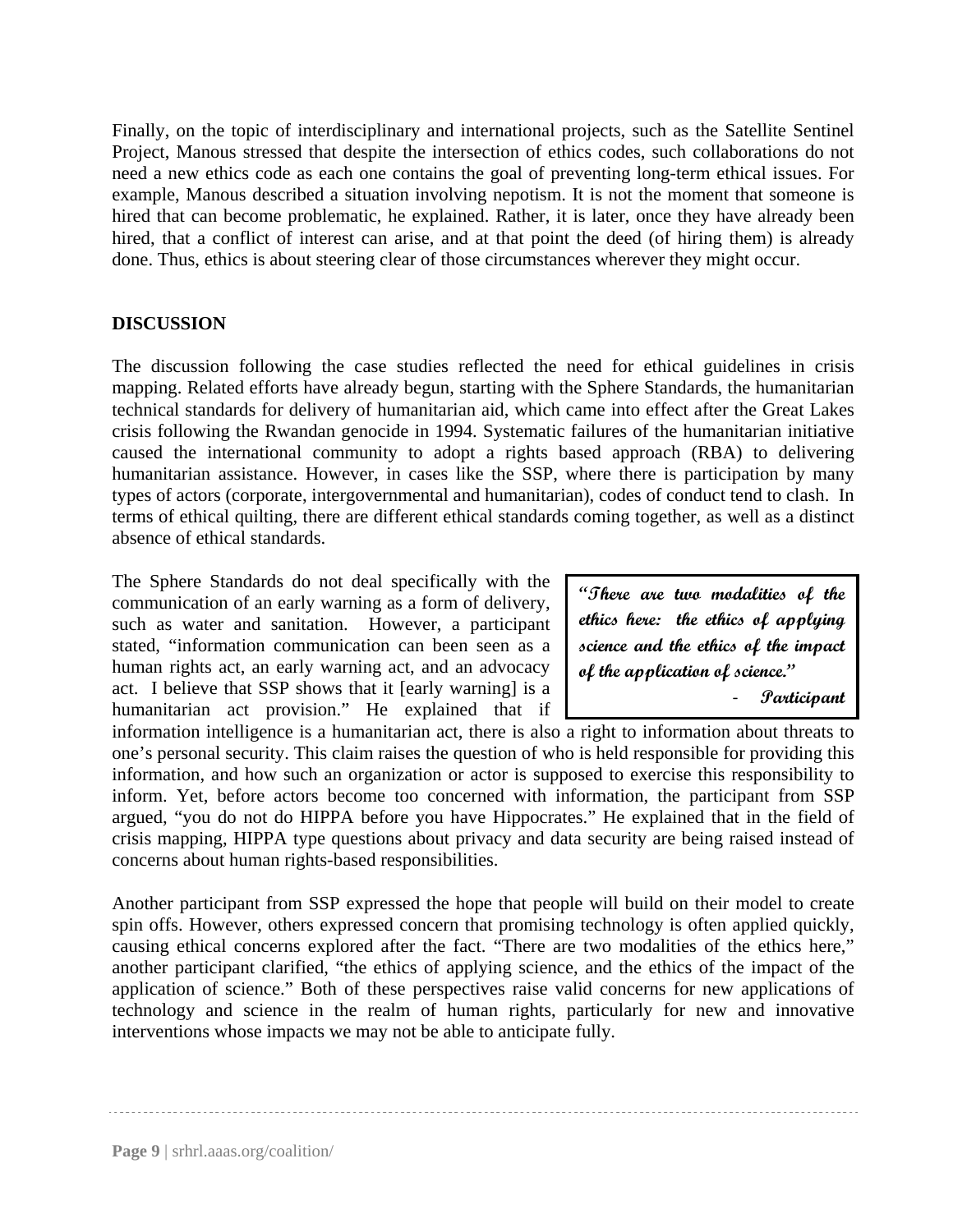## **CONCLUSIONS**

Such a wide-ranging and diverse workshop led to a variety of conclusions and future topics to ponder. In closing, Jessica Wyndham, Associate Director of the AAAS Scientific, Human Rights and Law Program, drew four themes from the panels and their respective discussions: 1) the possibilities and challenges of collaborative research; 2) the broad community of stakeholders now involved in analysis of human rights and development; 3) the increase in transparency and accountability of professional groups, particularly with respect to their own ethical debates; and 4) the emerging opportunities for science and technology to impact human rights.

The potential for collaborative research to resolve certain ethical tensions was introduced by Lise Dobrin on the first panel. Although she spoke about it specifically from the perspective of linguistic scholars doing field work, the broader issues of collaboration spoke to many. On the one hand, collaboration can pose a solution to the cross-cultural challenges and misunderstandings that were frequently brought up in relation to ethics. Having people from different cultures working together can help avoid miscommunication. However, collaborative working relationships can also mean blurred professional boundaries and actors with different ethical mandates working on the same issue.

Another complication in the fields of human rights and science is the increasingly diverse group of actors and stakeholders involved. The Satellite Sentinel Project exemplified this, being the product of academic research institutions, private companies, a movie star, and a humanitarian non-profit. Even George Middendorf's presentation on ecology presents the possibility of new actors – the ecologists and other researchers and advocates for the non-human world – who, he argued, are just as relevant to the human rights field as any others. Although this diversity means access to a greater pool of resources and abilities, it also complicates ethical decisions when there are so many different perspectives involved in one project.

Perhaps in part as an indirect response to the complications of all these fields, academic institutions and associations have become more transparent. Many participants as well as panelists spoke about the need for even more open conversations on ethics and standards. Examples were given of learning across different disciplines – such as anthropology reaching out to learn from linguistics – and across international borders. Many agreed with John Hutson's appeal to look everywhere in human rights work – journalism, law, human rights, science – to "quilt together" an ethics code.

Finally, it became clear that the emerging opportunities for science and technology are numerous and diverse. Participants spoke of recent developments regarding the rights of people with disabilities, the challenges to enforcing the right to development, and relatively new approaches like geospatial technology for monitoring human rights abuses. These and many other technological advances require ethical, human rights-based approaches.

**Report prepared by AAAS Interns:** Eeshan Khandekar, Elizabeth Resor, and Celestine Warren (July 2012)

**Page 10** | srhrl.aaas.org/coalition/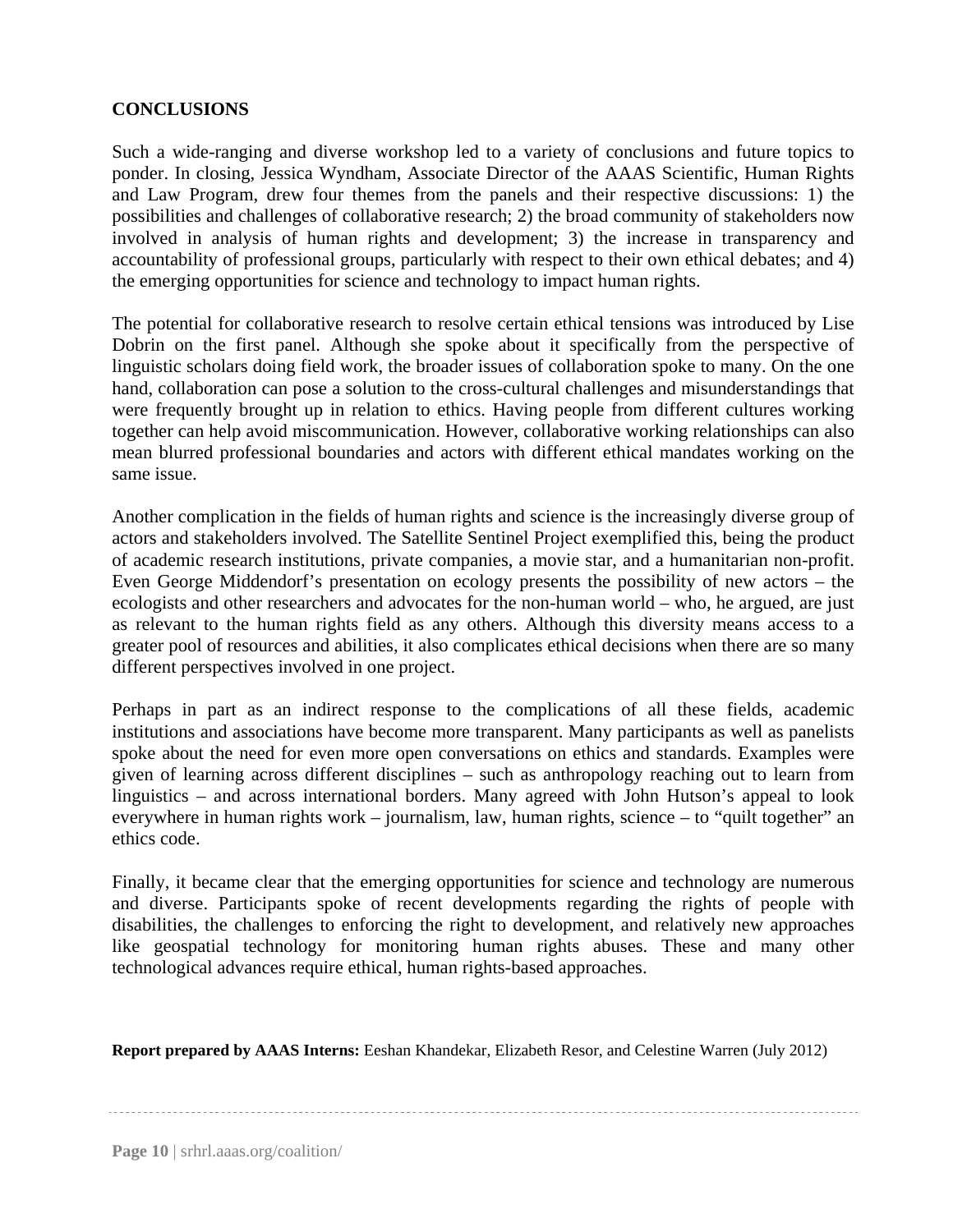

# **Connecting Science, Engineering, Ethics and Human Rights: Beyond Human Subjects Research**

June 18, 2012 9:00am – 12:30pm AAAS Headquarters, Washington, DC Abelson/Haskins

**Agenda** 

| 9:00am | <b>Welcome and Introductions</b>                                                                                                                                                                                                                                                                                                                                                                                                                                                                                                                                                                                                                                                                                                                                                                                                                                                                                                                                                                                                                            |                                                                                                 |  |
|--------|-------------------------------------------------------------------------------------------------------------------------------------------------------------------------------------------------------------------------------------------------------------------------------------------------------------------------------------------------------------------------------------------------------------------------------------------------------------------------------------------------------------------------------------------------------------------------------------------------------------------------------------------------------------------------------------------------------------------------------------------------------------------------------------------------------------------------------------------------------------------------------------------------------------------------------------------------------------------------------------------------------------------------------------------------------------|-------------------------------------------------------------------------------------------------|--|
|        |                                                                                                                                                                                                                                                                                                                                                                                                                                                                                                                                                                                                                                                                                                                                                                                                                                                                                                                                                                                                                                                             | Mark S. Frankel, AAAS Scientific Responsibility, Human Rights and Law Program                   |  |
|        |                                                                                                                                                                                                                                                                                                                                                                                                                                                                                                                                                                                                                                                                                                                                                                                                                                                                                                                                                                                                                                                             | Robert Albro, American Anthropology Association and American University                         |  |
| 9:30am | Connecting ethics and human rights: A conceptual approach                                                                                                                                                                                                                                                                                                                                                                                                                                                                                                                                                                                                                                                                                                                                                                                                                                                                                                                                                                                                   |                                                                                                 |  |
|        | What are some of the emerging features of the landscape for the practice of science today $-$<br>its changing methodologies, forms of participation and collaboration with counterparts,<br>uses of technology, social contexts and purposes – which might encourage greater attention<br>to human rights frameworks as part of scientific practice? And what could applying a<br>human rights framework contribute in practice to a consideration of the ethical dimensions<br>of science and technology? Panelists will address these questions through an<br>interdisciplinary discussion of the ways that human rights speak to ethics and vice-versa,<br>and as both address the practices of different scientific and engineering disciplines. This<br>discussion seeks to move beyond the more familiar territory of research with human<br>subjects to consider encompassing contexts, associated communities, and conceptions and<br>expectations of social responsibility for the contemporary work of scientists and scientific<br>applications. |                                                                                                 |  |
|        | Moderator:                                                                                                                                                                                                                                                                                                                                                                                                                                                                                                                                                                                                                                                                                                                                                                                                                                                                                                                                                                                                                                                  | Robert Albro, American University                                                               |  |
|        | Panelists:                                                                                                                                                                                                                                                                                                                                                                                                                                                                                                                                                                                                                                                                                                                                                                                                                                                                                                                                                                                                                                                  | Lise Dobrin, Institute for Advanced Technologies in the Humanities,<br>University of Virginia   |  |
|        |                                                                                                                                                                                                                                                                                                                                                                                                                                                                                                                                                                                                                                                                                                                                                                                                                                                                                                                                                                                                                                                             | Mark Goodale, Institute for Conflict Analysis and Resolution, George<br><b>Mason University</b> |  |
|        |                                                                                                                                                                                                                                                                                                                                                                                                                                                                                                                                                                                                                                                                                                                                                                                                                                                                                                                                                                                                                                                             | Gregg Bloche, Georgetown - Johns Hopkins Joint Program in Public<br>Health and Law              |  |
|        |                                                                                                                                                                                                                                                                                                                                                                                                                                                                                                                                                                                                                                                                                                                                                                                                                                                                                                                                                                                                                                                             |                                                                                                 |  |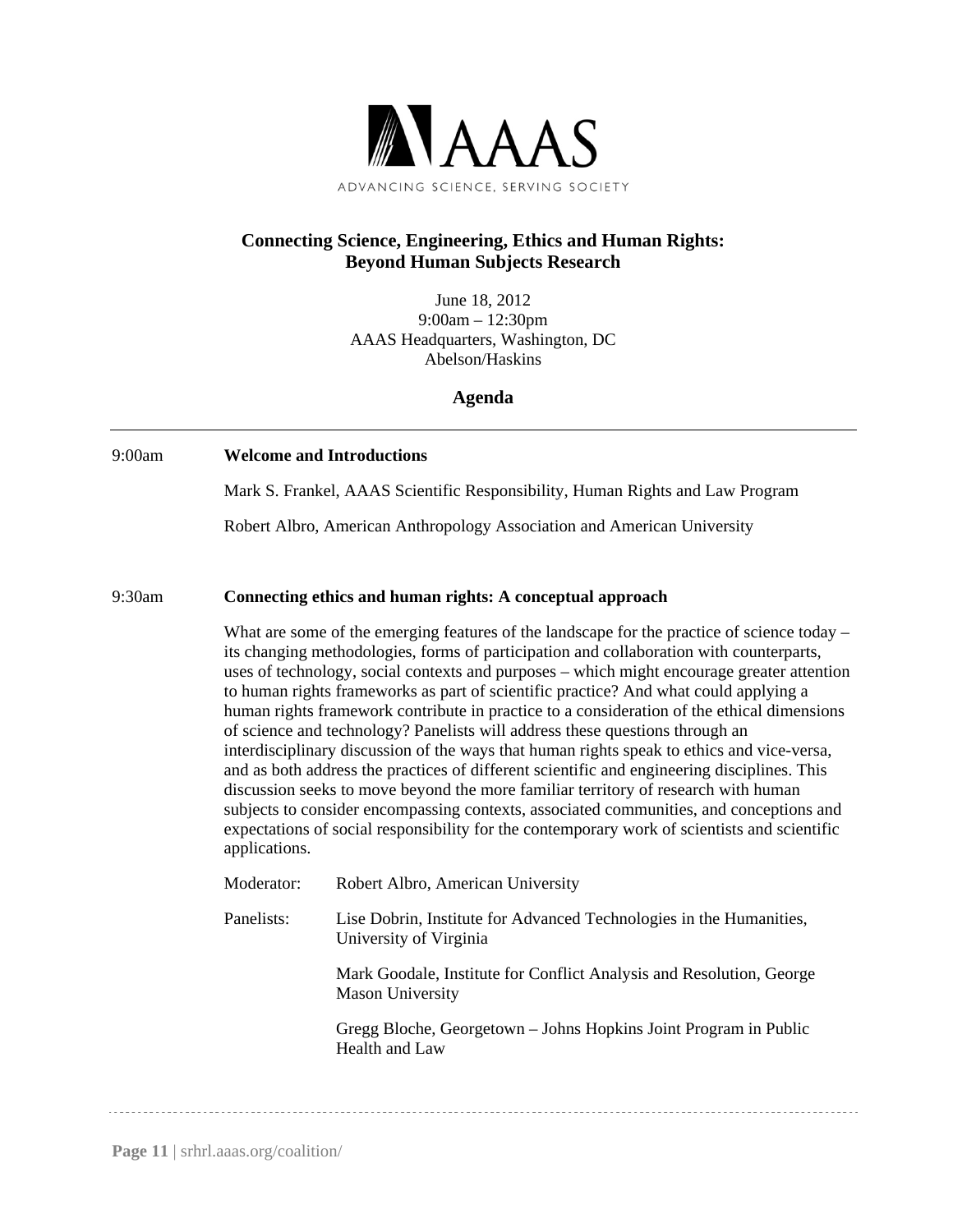#### 10:45am **Break**

#### 11:15am **Case Studies: Emerging issues at the intersection of ethics and human rights**

Panelists will provide separate case studies for discussion, each of which will address new and emerging issues at the intersection of ethics and of human rights. The case studies come from disciplines for which human rights frameworks are relatively new considerations, as integrated into their practice, and where novel applications of science to the work of human rights have proven beneficial. For present purposes, cases come from the ecological sciences, civil engineering, as well as the application of geospatial technologies. Cases consider such questions as the meaning of "basic research," social accountability and responsibilities to the public, and the protection of privacy, among other considerations.

| Moderator: | Jessica Wyndham, AAAS Scientific Responsibility, Human Rights and<br>Law Program |  |  |
|------------|----------------------------------------------------------------------------------|--|--|
| Panelists: | George Middendorf, Howard University                                             |  |  |
|            | John Hutson, ENOUGH Project, Center for American Progress                        |  |  |
|            | Joe Manous, US Army Corps of Engineers                                           |  |  |

12:30pm **Meeting adjourned**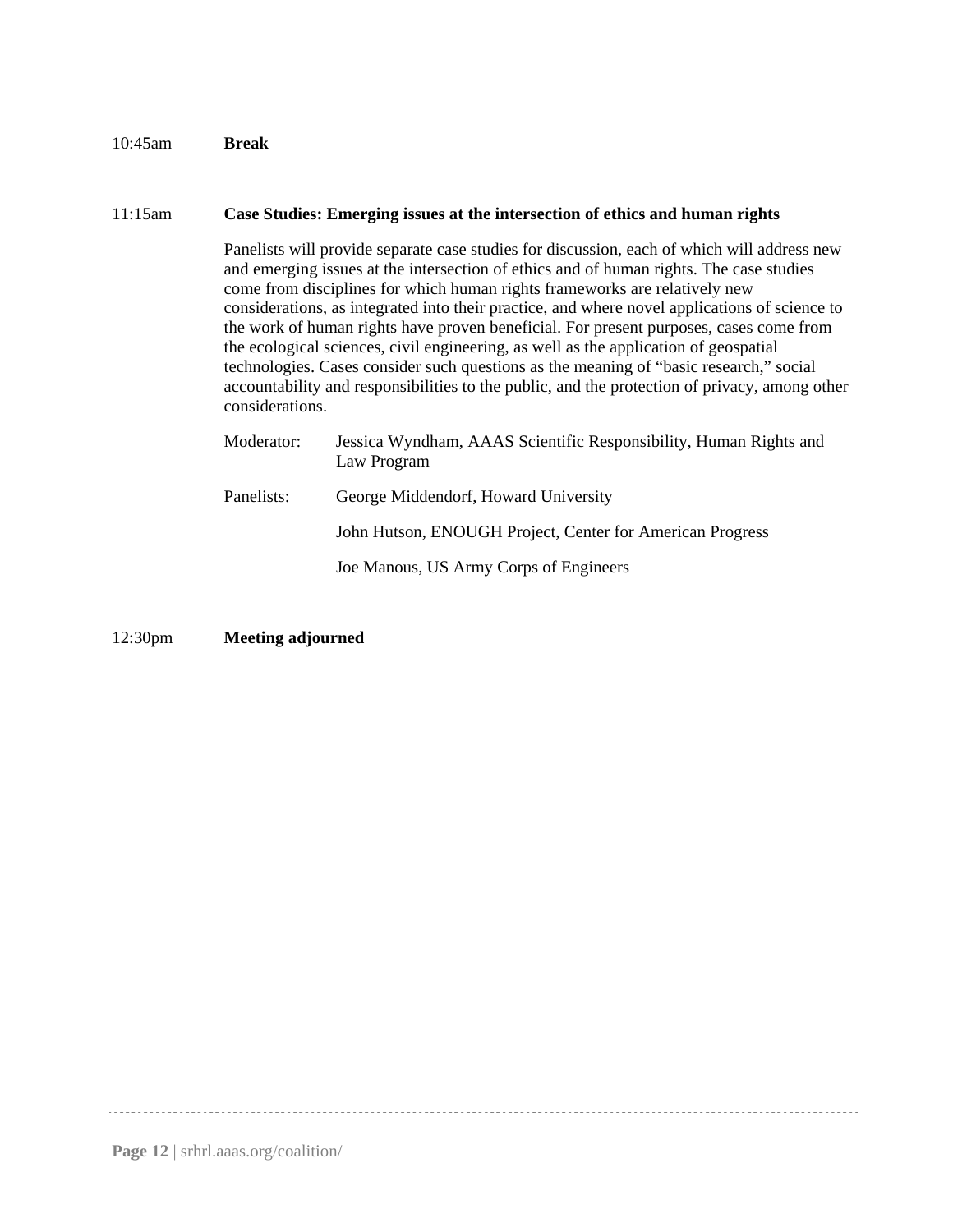

# **Connecting Science, Engineering, Ethics and Human Rights: Beyond Human Subjects Research**

June 18, 2012 9:00am – 12:30pm AAAS Headquarters, Washington, DC

**Rationale** 

The AAAS Science and Human Rights Coalition is a network of scientific, engineering and health professional associations devoted to facilitating communication and partnerships on human rights within and across these associations, and between these and human rights communities. The Coalition's Science Ethics, Technology, and Human Rights working group seeks to enhance the visibility of human rights principles as part of the practice of science. In the broadest sense, the working group explores connections between international human rights principles and science ethics to enhance recognition of the social responsibilities of scientists and engineers, which have both direct and indirect implications for humans and the world in which we live.

The working group recently completed a policy report on the relationship of human rights to the ethics of human subjects protection in the U.S., *Intersections of Science, Ethics and Human Rights: the Case of Human Subjects Research*. Drawing largely from cases in the social sciences, using comparisons between domestic and international science ethics instruments, and moving beyond established approaches from bioethics, this report identifies several ways that a human rights framework constructively informs the ethical practice of science.

With the present symposium, we now seek to move beyond the narrower discussion of human subjects protection to promote an interdisciplinary conversation about the ways human rights meaningfully inform the methods and practices of science, including its applications, through the consideration of cases of particular relevance to the physical, life, engineering and health sciences. With this symposium, we also are jump starting a new report-writing project on the role of human rights for the practice of science beyond human subjects protection, which we anticipate will be of interest to the overlapping communities of science policy, science ethics, and professional human rights.